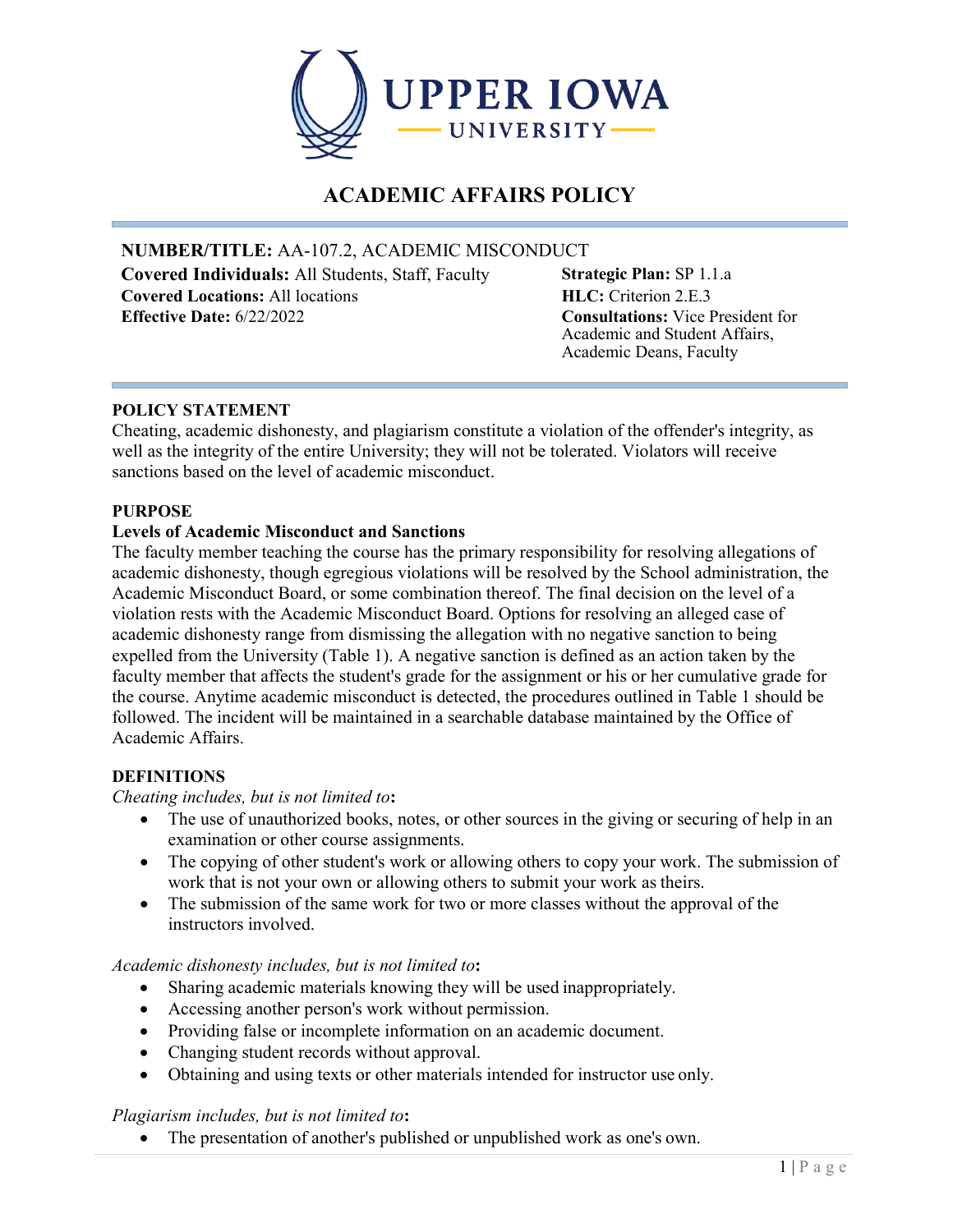- Taking words or ideas of another and either copying them or paraphrasing them without proper citation of the source.
- Using images, charts, graphs, statistics, or tables without proper citation.

## **POLICY IMPLEMENTATION**

Please refer below to Table 1: Summary of Academic Misconduct Sanctions.

#### **CUSTODIAN**

Vice President for Academic and Student Affairs

#### **RELATED DOCUMENTS, FORMS, AND POLICIES**

AA-107.2.A, Academic Misconduct Board Procedures AA-107.2.B, Academic Misconduct Flowchart

AA-107.2.C, Academic Misconduct Report Form

#### **HISTORY**

| <b>New/Revision Number</b> | Date of Action/Approval | <b>Revision Change</b>                   |  |
|----------------------------|-------------------------|------------------------------------------|--|
| AA-107.2                   | $6/22/2022$ (by PC)     | New template, formatting, basic editing. |  |
|                            |                         |                                          |  |
|                            |                         |                                          |  |
|                            |                         |                                          |  |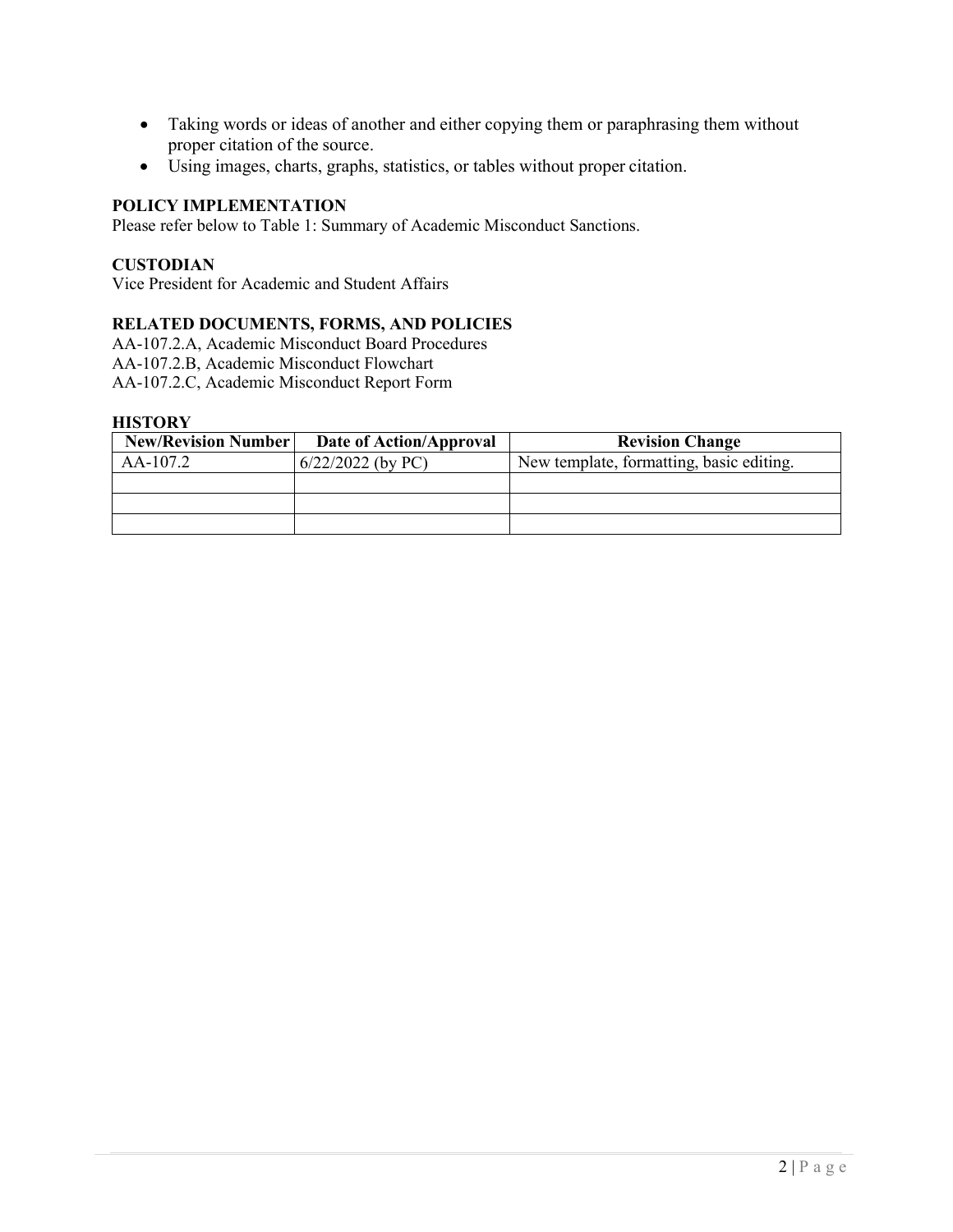| <b>Table 1: Summary of Academic Misconduct Sanctions</b>                                                                                                                                    |                                                                                                                         |                                                                                                                                                                                                                                                                                                                                         |                                                                                                                                                           |                                                                                                                                                                                             |
|---------------------------------------------------------------------------------------------------------------------------------------------------------------------------------------------|-------------------------------------------------------------------------------------------------------------------------|-----------------------------------------------------------------------------------------------------------------------------------------------------------------------------------------------------------------------------------------------------------------------------------------------------------------------------------------|-----------------------------------------------------------------------------------------------------------------------------------------------------------|---------------------------------------------------------------------------------------------------------------------------------------------------------------------------------------------|
| Level                                                                                                                                                                                       | <b>Examples</b> (not an<br>exhaustive list)                                                                             | <b>UIU</b> Action                                                                                                                                                                                                                                                                                                                       | <b>Student Consequences</b>                                                                                                                               | <b>Appeals Process</b>                                                                                                                                                                      |
| First-level violations<br>occur because of<br>inexperience or lack<br>of knowledge of<br>academic integrity.<br>(Usually, there is an<br>absence of<br>dishonesty or intent<br>to deceive.) | Working with another student<br>on a minor exercise or<br>homework assignment when<br>such collaboration is prohibited. | Instructor informs the student of<br>the violation and the<br>consequences.                                                                                                                                                                                                                                                             | Have student repeat the<br>assignment or give the student an<br>alternative assignment; after<br>additional instruction is<br>completed,<br><sub>or</sub> | If the student is unhappy with the<br>sanction imposed by the faculty<br>member, he or she may submit a<br>grade appeal in writing to the<br>Dean of School after the session<br>has ended. |
|                                                                                                                                                                                             | Failure to footnote or give<br>citation in a limited section of an<br>assignment.                                       | Instructor has the option to either<br>individually instruct student on<br>academic integrity or recommend<br>student visit the Writing Center<br>for specific instruction.                                                                                                                                                             | Give student a "zero" grade, or no<br>credit, for the assignment in<br>question,<br>and                                                                   |                                                                                                                                                                                             |
|                                                                                                                                                                                             | Paraphrasing whose language is<br>too close to the original text.                                                       | The instructor must submit an<br>Academic Misconduct Report<br>Form to the Department Chair or<br>Program Chair outlining the<br>violation and action taken.<br>This form will then be forwarded to<br>the Dean of the School, who will<br>submit this information into the<br>ongoing database, checking for<br>additional violations. | Have student complete additional<br>instruction (either with instructor<br>or the Writing Center).                                                        |                                                                                                                                                                                             |
| Second-level<br>violation requires<br>forethought,<br>though the                                                                                                                            | Repeat of first level violation.                                                                                        | Instructor meets with student.                                                                                                                                                                                                                                                                                                          | Instructor will record a "zero"<br>grade, or no credit, for the<br>assignment in question.                                                                | If the student is unhappy with the<br>sanction imposed by the faculty<br>member, he or she may submit a<br>grade appeal in writing to the                                                   |
| cheating is not<br>extensive but                                                                                                                                                            |                                                                                                                         |                                                                                                                                                                                                                                                                                                                                         | And/or                                                                                                                                                    | Dean of the School after the<br>Session has ended.                                                                                                                                          |
| rather moderate in<br>scope.                                                                                                                                                                | Quoting directly or paraphrasing<br>a moderate amount of material<br>without acknowledging the                          | Instructor has the option to either<br>individually instruct student on                                                                                                                                                                                                                                                                 | Instructor may fail the student in<br>the course. The instructor                                                                                          | If the student is referred to the<br>Academic Misconduct Board, the<br>student may appeal to the Vice                                                                                       |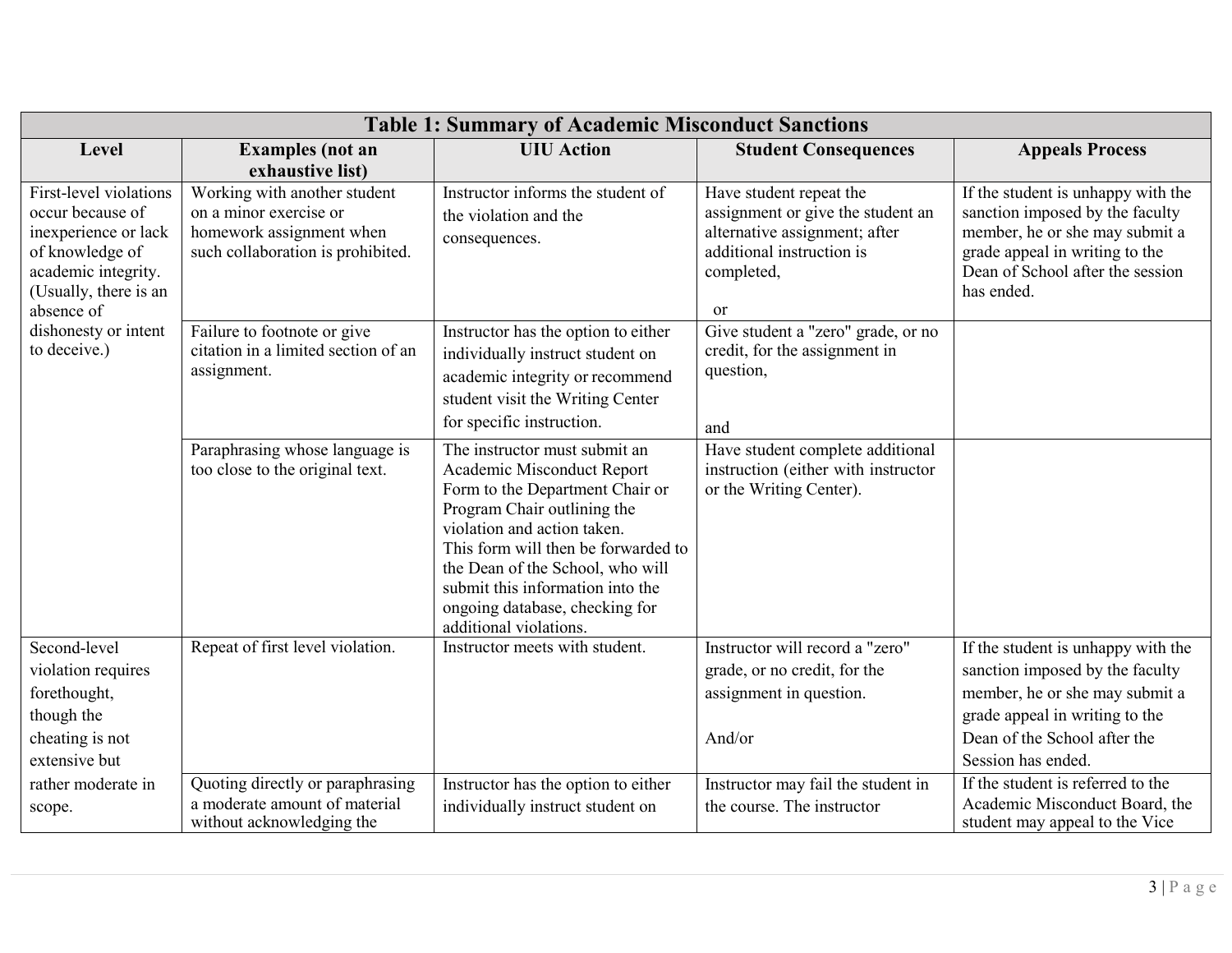| Moderate means that<br>some of the student's<br>work is not his or<br>her own. | source.                                                                                 | academic integrity or recommend<br>student visit the Writing Center<br>for specific instruction.                                                                                                                                                                                                                                                                              | submits a grade change form<br>leaving the first line of the grade<br>change form blank and placing<br>in the second line an F. Then, in<br>the reason area of the form,<br>academic misconduct is noted.<br>and | President for Academic and<br>Student Affairs for issues relating<br>to University processes. |
|--------------------------------------------------------------------------------|-----------------------------------------------------------------------------------------|-------------------------------------------------------------------------------------------------------------------------------------------------------------------------------------------------------------------------------------------------------------------------------------------------------------------------------------------------------------------------------|------------------------------------------------------------------------------------------------------------------------------------------------------------------------------------------------------------------|-----------------------------------------------------------------------------------------------|
|                                                                                | Copying work or<br>facilitating copying on an<br>exam or other classroom<br>assignment. | Instructor must submit an<br>Academic Misconduct Report<br>Form to the Department Chair or<br>Program Chair outlining the<br>violation and supporting<br>documentation. The Dean of the<br>School will submit this<br>information into the ongoing<br>database, checking for additional<br>violations.                                                                        | The student will receive an official<br>warning with possible sanctions<br>(i.e., suspension) through fair<br>process of the Academic<br>Misconduct Board.                                                       |                                                                                               |
|                                                                                | Using prohibited materials<br>during an exam or other<br>classroom assignment.          | If the reported case IS a repeat of<br>a 1 <sup>st</sup> level offense, the School<br>Dean, in conjunction with the<br>Department / Program Chair, will<br>determine, based on the number<br>and severity of the violations,<br>whether the student needs to be<br>referred to the Academic<br>Misconduct Board. This decision<br>will be at the discretion of the<br>School. |                                                                                                                                                                                                                  |                                                                                               |
|                                                                                | Exchanging information during<br>an exam or other classroom<br>assignment.              | If the reported offense is NOT a<br>repeat of a 1 <sup>st</sup> level offense, the<br>Dean will refer the case to the<br>Academic Misconduct Board,<br>which will hold a hearing.                                                                                                                                                                                             |                                                                                                                                                                                                                  |                                                                                               |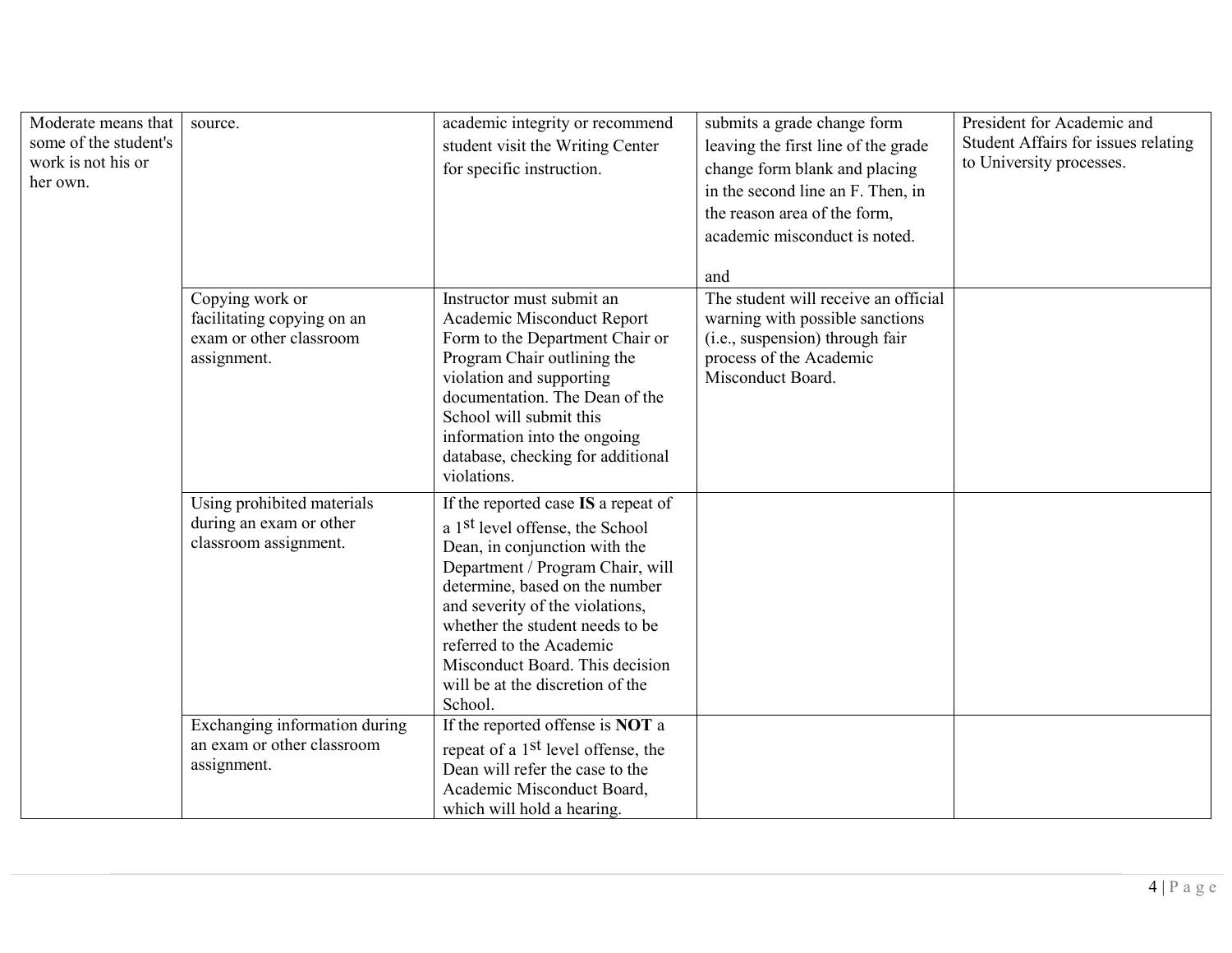|                                                        | Submitting the same work,<br>or portions thereof, in order<br>to satisfy requirements of<br>more than one course<br>without permission from<br>the instructors involved.<br>(Self-plagiarism.) | Please note: if a student has had<br>two prior violations of any level,<br>the Dean must refer the student to<br>the Academic Misconduct Board,<br>which will hold a hearing.                                                                                                                          |                                                                                                                       |                                                                                                                                    |
|--------------------------------------------------------|------------------------------------------------------------------------------------------------------------------------------------------------------------------------------------------------|--------------------------------------------------------------------------------------------------------------------------------------------------------------------------------------------------------------------------------------------------------------------------------------------------------|-----------------------------------------------------------------------------------------------------------------------|------------------------------------------------------------------------------------------------------------------------------------|
| Third level violation<br>is intentional and<br>severe. | Repeat first or second-level<br>violation.                                                                                                                                                     | Instructor meets with student.                                                                                                                                                                                                                                                                         | Student fails the course.<br>and                                                                                      | The student may appeal to the<br>Vice President of Academic and<br>Student Affairs for issues relating<br>to University processes. |
|                                                        | Acquiring or distributing copies<br>of an exam or assignment from<br>an unauthorized source.                                                                                                   | Instructor has the option to either<br>individually instruct student on<br>academic integrity or recommend<br>student visit the Writing Center<br>for specific instruction.                                                                                                                            | The student will be suspended,<br>dismissed, or expelled through fair<br>process of the Academic<br>Misconduct Board. |                                                                                                                                    |
|                                                        | Submitting purchased materials<br>such as a term paper or other<br>assignment.                                                                                                                 | Instructor must submit an<br>Academic Misconduct Report<br>Form to the Department Chair or<br>Program Chair outlining the<br>violation and supporting<br>documentation. The Dean of the<br>School will submit this<br>information into the ongoing<br>database, checking for additional<br>violations. |                                                                                                                       |                                                                                                                                    |
|                                                        | Fabricating sources or data.                                                                                                                                                                   | The School Dean will refer the<br>student to the Academic<br>Misconduct Board, which will then<br>hold a hearing.                                                                                                                                                                                      |                                                                                                                       |                                                                                                                                    |
|                                                        | Sharing of passwords and other<br>security measures that<br>compromise the integrity of<br>one's work.                                                                                         |                                                                                                                                                                                                                                                                                                        |                                                                                                                       |                                                                                                                                    |